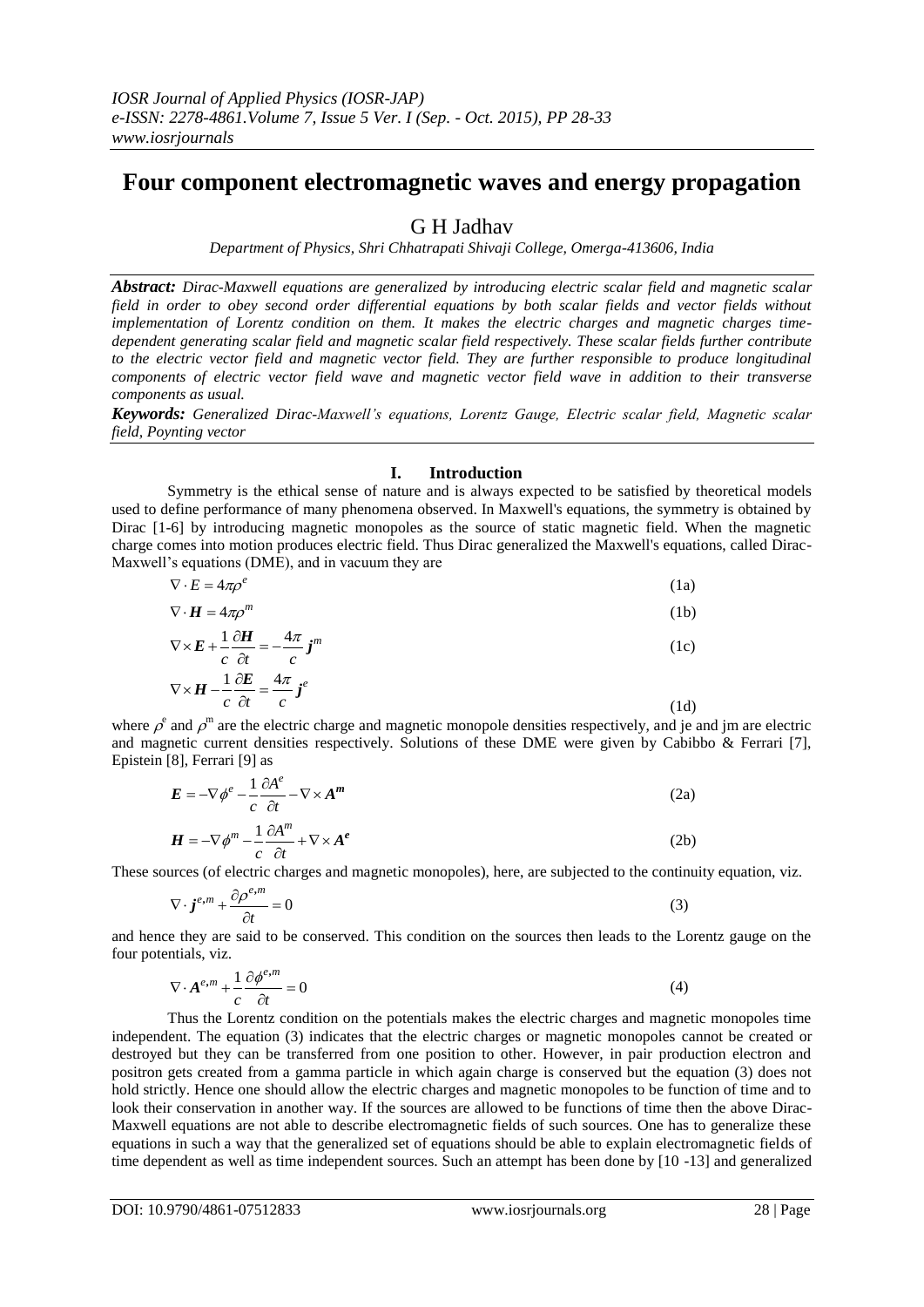the DME by introducing two scalar fields in the DM equation which are actually replacement of the Lorentz gauges on the electric and magnetic potentials. These Generalized Dirac-Maxwell's equations (GDME) are

$$
\nabla \cdot \boldsymbol{E} = \frac{1}{c} \frac{\partial E_0}{\partial t} + 4\pi \rho^e \tag{5a}
$$

$$
\nabla \cdot \boldsymbol{H} = \frac{1}{c} \frac{\partial H_0}{\partial t} + 4\pi \rho^m
$$
 (5b)

$$
\nabla \times \mathbf{E} + \frac{1}{c} \frac{\partial \mathbf{H}}{\partial t} + \nabla H_0 = -\frac{4\pi}{c} \mathbf{j}^m
$$
 (5c)

$$
\nabla \times \boldsymbol{H} - \frac{1}{c} \frac{\partial \boldsymbol{E}}{\partial t} - \nabla E_0 = \frac{4\pi}{c} \boldsymbol{j}^e
$$
 (5d)

These have usual solutions for *E* and *H* given by equations (2) and in addition to that they have solutions for scalar fields as

$$
E_0 = \nabla \cdot \mathbf{A}^e + \frac{1}{c} \frac{\partial \varphi^e}{\partial t}
$$
 (6a)

$$
H_0 = \nabla \cdot \mathbf{A}^m + \frac{1}{c} \frac{\partial \varphi^m}{\partial t} \tag{6b}
$$

where  $E_0$  and  $H_0$  are the electric and magnetic scalar fields respectively. Clearly these scalar fields are the removal of the Lorentz gauge on their respective potentials.

As the Lorentz gauge on the potentials is removed, one expect that the continuity equation need not be hold by the sources but again total amount of charge should be conserved. This means that at any position if charge on a particle is decreasing then the decreased amount of the charge should produce a field, which then should cause to rise the same amount of charge on other particle (say sink) to which it is interlinked. Such a created field should be a scalar field given by equations (6) and should be proportional to the rate of change of charge on the source. If the charges become time-independent then the scalar fields should vanish with satisfying the Lorentz condition by the potentials and the GDME then reduce to the original DME. Hence the set of GDME given by equations (5) becomes proper generalization of the Dirac-Maxwell equations.

Our aim is to investigate effect of the scalar fields  $(E_0$  and  $H_0$ ) on the electromagnetic vector field waves and their propagation in vacuum.

# **II. Wave equations for the four components of electromagnetic fields**

The differential equations satisfied by the four components of the electromagnetic fields in vacuum are

$$
\left(\nabla^2 - \frac{1}{c^2} \frac{\partial^2}{\partial t^2}\right) \boldsymbol{E} = 4\pi \left(\nabla \rho^e + \frac{1}{c^2} \frac{\partial \boldsymbol{j}^e}{\partial t} + \nabla \times \boldsymbol{j}^m\right)
$$
(7a)

$$
\left(\nabla^2 - \frac{1}{c^2} \frac{\partial^2}{\partial t^2}\right) \boldsymbol{H} = 4\pi \left(\nabla \rho^m + \frac{1}{c^2} \frac{\partial \boldsymbol{j}^m}{\partial t} + \nabla \times \boldsymbol{j}^e\right)
$$
(7b)

$$
\left(\nabla^2 - \frac{1}{c^2} \frac{\partial^2}{\partial t^2}\right) E_0 = -\frac{4\pi}{c} \left(\nabla \cdot \mathbf{j}^e + \frac{\partial \rho^e}{\partial t}\right)
$$
\n(7c)

$$
\left(\nabla^2 - \frac{1}{c^2} \frac{\partial^2}{\partial t^2}\right) H_0 = -\frac{4\pi}{c} \left(\nabla \cdot \mathbf{j}^m + \frac{\partial \rho^m}{\partial t}\right)
$$
\n(7d)

The first two equations are the same as satisfied by the vector fields in the usual DME and the last two are outcome of the generalization from the last two equations. We conclude that the continuity equation for the sources due to generalization gets modified.

In absence of the sources all the four components of the EM fields satisfy the following differential wave equation and all of them propagate with velocity c in vacuum.

$$
\left(\nabla^2 - \frac{1}{c^2} \frac{\partial^2}{\partial t^2}\right) \psi = 0
$$
\n(8)

where  $\psi = E$ ,  $H$ ,  $E_0$ ,  $H_0$ .

It follows from the wave equation one can write a monochromatic four component electromagnetic wave in the form

$$
E(r,t) = E^0 e^{-i(\omega t - k \cdot r)}
$$
\n(9a)

DOI: 10.9790/4861-07512833 www.iosrjournals.org 29 | Page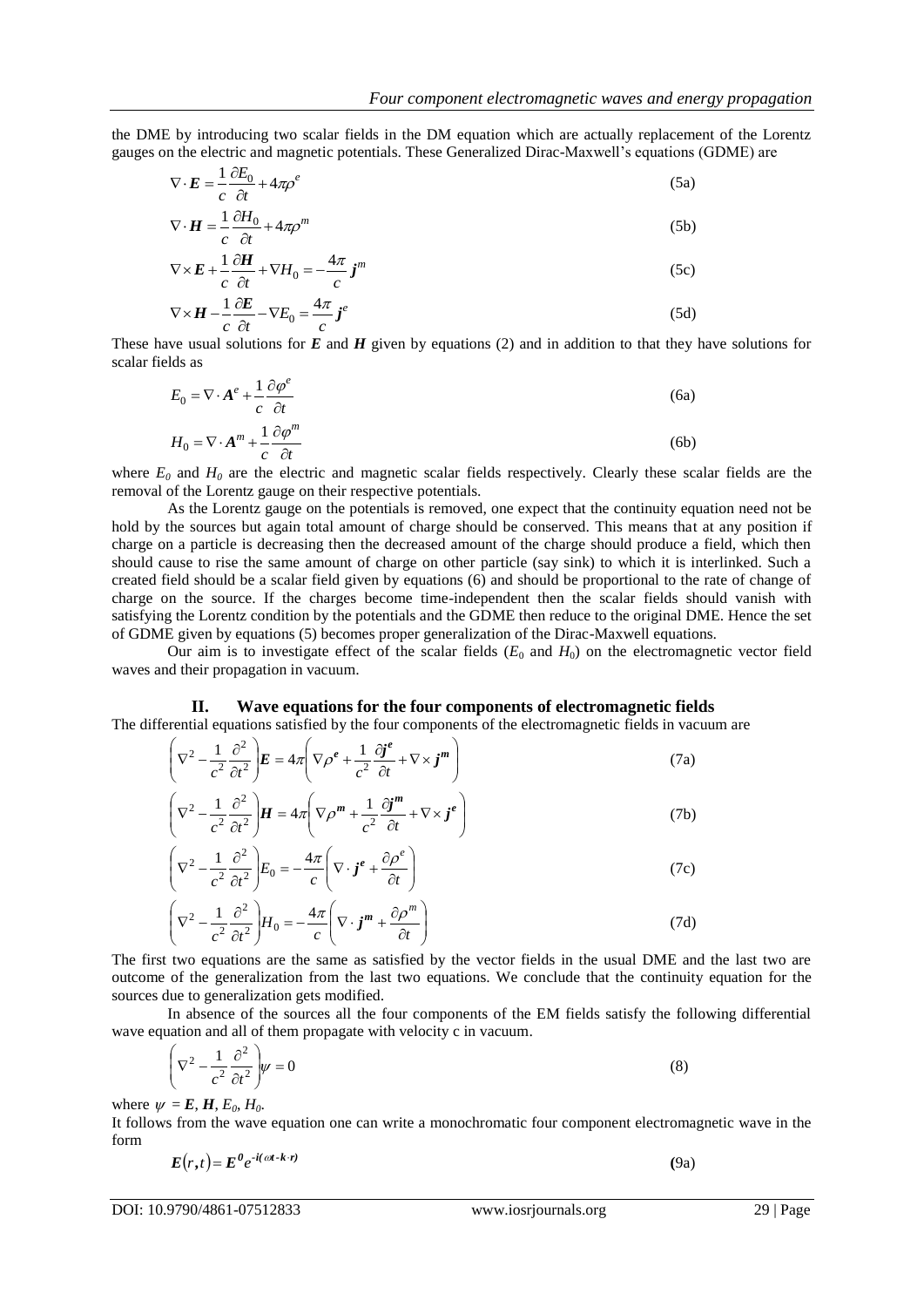| $H(r,t) = H^0 e^{-i(\omega t - k \cdot r)}$ | (9b) |
|---------------------------------------------|------|
|---------------------------------------------|------|

$$
E_0(r,t) = E_0^0 e^{-i(\alpha t - k \cdot r)}
$$
\n(9c)

$$
H_0(r,t) = H_0^0 e^{-i(\alpha t - k \cdot r)}
$$
\n
$$
(9d)
$$

where *k* is a propagation constant given by  $\omega/c$ , the amplitudes  $E^{\theta}$  and  $H^{\theta}$  are constant vectors and the other two amplitudes of the scalar field waves  $E_0^0$  and  $H_0^0$  are constant scalars. Our interest is in the plane wave solutions as they are simplest one to describe.

Using these wave equations GDME give

$$
k \cdot \mathbf{E} - k \mathbf{E}_0 = 0 \tag{10a}
$$
\n
$$
k \cdot \mathbf{H} - k \mathbf{H}_0 = 0 \tag{10b}
$$
\n
$$
k \times \mathbf{E} - k \mathbf{H} \cdot k \mathbf{H}_0 = 0 \tag{10c}
$$

$$
k \times H - kE - kE_0 = 0 \tag{10d}
$$

 $H_1(t_1) - H_2(t_2)$  with  $H_3(t_1) = H_2(t_2)$  with  $H_4(t_1) = H_3(t_1)$ . (19)<br>  $H_5(t_1) = H_2(t_2) + H_3(t_1)$  with  $H_5(t_2) = H_3(t_1)$  with  $H_4(t_2) = H_4(t_2)$  with  $H_5(t_2) = H_5(t_2)$  with  $H_5(t_2) = H_5(t_2)$  with  $H_5(t_2) = H_5(t_2)$  with  $H_5$ Last two equations show that the wave field vectors *E* and *H* have components parallel to the propagation vector due to presence of the scalar components  $E_0$  and  $H_0$ . Thus the electromagnetic vector field waves have, now, no longer only transverse character but in addition to the transverse components it has longitudinal vector components. If both the scalar field waves are absent then the electromagnetic vector field wave attains its transverse character again. If one of the scalar field waves is absent, say *H0*, then the magnetic vector field wave has no longitudinal component though the electric scalar field wave is present. The electric scalar field wave produces longitudinal component of the electric vector field wave only. Similarly if electric scalar field wave is absent but magnetic scalar wave is present then it produces longitudinally polarized magnetic vector field wave in addition to its transverse nature. It has no longitudinal component of the electric field wave. Thus the presence of the scalar field waves is responsible for longitudinal polarization of the electromagnetic vector field waves in addition to their transverse nature.

#### **III. Energy in the four component electromagnetic fields** Equations (5c and 5d) from the set of GDME give

$$
\nabla \cdot (E \times H) = -\frac{1}{2c} \frac{\partial}{\partial t} \left[ E^2 + H^2 \right] - \frac{4\pi}{c} \left[ E \cdot j^e + H \cdot j^m \right] - \left[ E \cdot \nabla E_\theta + H \cdot \nabla H_\theta \right] \tag{11}
$$

Further the dot product obeys

$$
E \cdot \nabla E_0 = \nabla \cdot \left( E E_0 \right) - \frac{1}{2c} \frac{\partial}{\partial t} \left[ E_0^2 \right] - 4\pi E_0 \rho^e \tag{12}
$$

and

$$
H \cdot \nabla H_0 = \nabla \cdot \left( H H_0 \right) - \frac{1}{2c} \frac{\partial}{\partial t} \left[ H_0^2 \right] - 4\pi H_0 \rho^m \tag{13}
$$

Thus equation (11) takes the form

$$
\frac{c}{4\pi}\nabla\cdot\left(E\times H + EE_0 + HH_0\right) =
$$
\n
$$
-\frac{1}{8\pi}\frac{\partial}{\partial t}\left[E^2 + E^2 + E_0^2 + H_0^2\right] - \frac{4\pi}{c}\left[E \cdot j^e + H \cdot j^m - cE_0\rho^e - cH_0\rho^m\right] \quad (14)
$$

Integrating over a volume *V*, one obtains

$$
\frac{d}{dt} \int_{V} \frac{1}{8\pi} \Big[ E^2 + H^2 + E_0^2 + H_0^2 \Big] dv = \oint_{a} S \cdot da
$$
\n
$$
- \int_{V} \Big[ E \cdot j^e + H \cdot j^m - c E_0 \rho^e - c H_0 \rho^m \Big] dv
$$
\n(15)

Thus the Poynting vector takes the form

$$
S = \frac{c}{4\pi} \nabla \cdot (E \times H + EE_0 + HH_0)
$$
\n(16)

This the generalized form of the Poynting vector.

Now, the current distribution by the vector  $j^e$  can be considered as made up of various charges  $q_\alpha$  moving with velocity  $u_{\infty}$ . Therefore the volume integral of  $j^e \cdot E$ may be replaced by

$$
\int\limits_V j^e \cdot E dv \to \sum\limits_a q_\alpha \, u_\alpha \, . \, E_\alpha \tag{17}
$$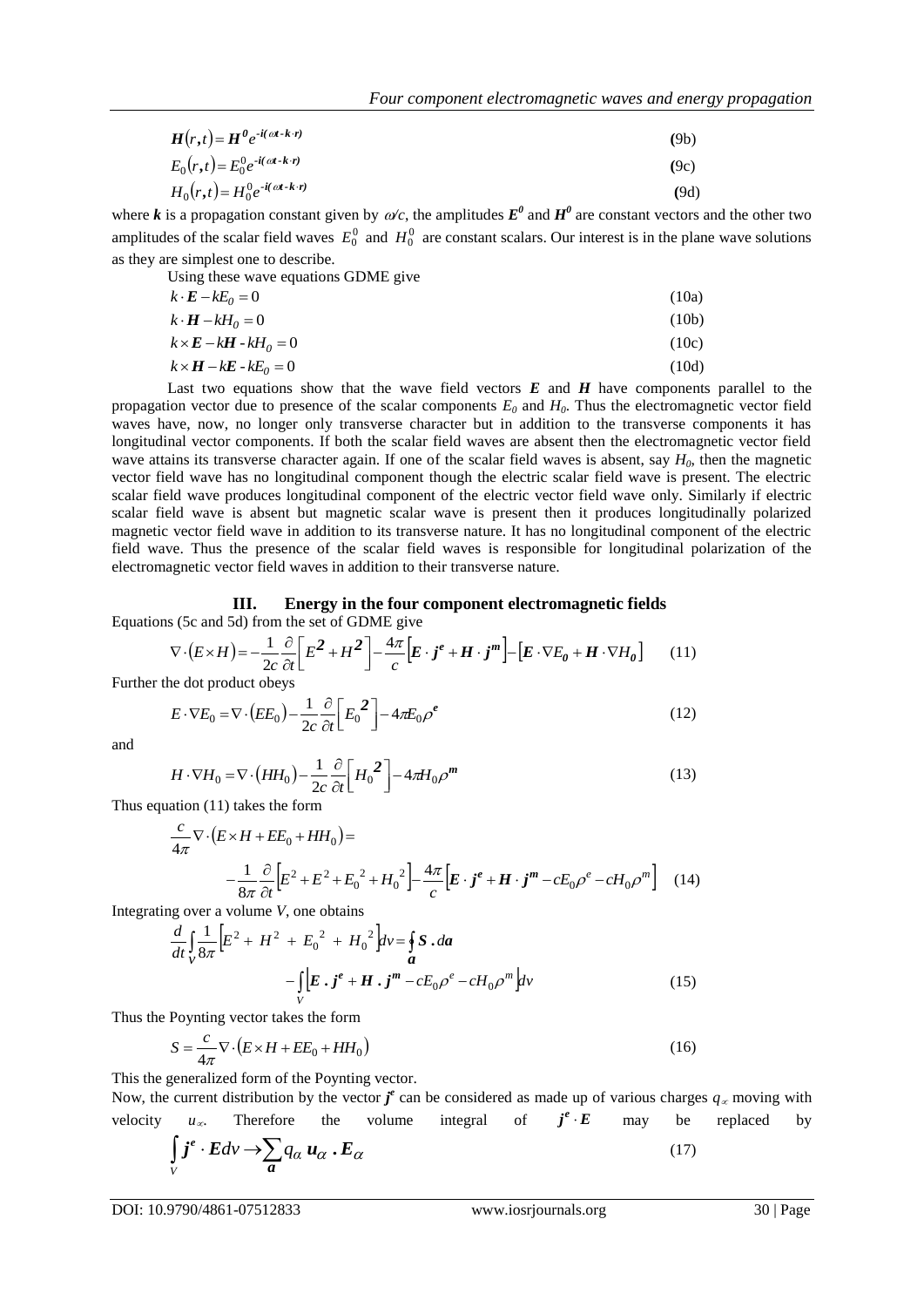where 
$$
E_{\alpha}
$$
 denotes the electric field at the position of the charge  $q_{\alpha}^e$ . As usual the work done per unit time on the charge  $q_{\alpha}^e$  by the electromagnetic field is

$$
\frac{dT_a^e}{dt} = q_a^e \mathbf{u}_\alpha \cdot \mathbf{E}_\alpha \tag{}
$$

where  $T_a^e$  is the kinetic energy of the  $\propto$ <sup>th</sup> electric charged particle.

Similarly the work done per unit time on  $\alpha^{th}$  magnetic monopole by the electromagnetic field is given by

$$
\frac{dT_{\alpha}^{m}}{dt} = q_{\alpha}^{m} \mathbf{u}_{\alpha} \cdot \mathbf{H}_{\alpha} \tag{19}
$$

where  $T_a^e$  is the kinetic energy of the  $\propto^{\text{th}}$  magnetic monopole.

Thus considering the volume integral of the product of electric scalar field and the electric charge, one writes

$$
\int_{V} cE_0 \rho^e \, dv \to \sum_{a} cE_{0a} \, q_a^e \tag{20}
$$

We expect that it must be amount of work done by the electric scalar field on the electric charges. Let us denote this amount of work done per unit time is equivalent to a rate of change of kinetic energy like term denoting by  $T_{0\alpha}^e$ . Therefore,

$$
\frac{dT_{0a}^e}{dt} = cE_{0a}q_a^e \tag{21}
$$

Similarly, the magnetic scalar field  $H_{0\alpha}$  linked to a magnetic monopole  $q_\alpha^e$  does work on magnetic monopoles as given by

$$
\frac{dT_{0\alpha}^m}{dt} = cH_{0\alpha} q_\alpha^m \tag{22}
$$

Obviously, the term  $\int_{\Omega} \frac{1}{8\pi} \left[ E^2 + H^2 \right]$  $\overline{\phantom{a}}$  $E^2 +$ *v*  $\frac{1}{\pi}$  $\left[ E^2 + H^2 \right]$ dv  $2H^2$ 8  $\frac{1}{2}\left[E^2 + H^2\right]$  dv represents the electric and magnetic vector field energies in the

volume. Therefore, the term  $\int \frac{1}{8\pi} [E_0^2 + H_0^2] d\theta$ *v*  $\frac{1}{\pi}$  $\left[E_0^2 + H_0^2\right]$ *dv*  $\frac{1}{8\pi}\Big|{E_0}^2 + H_0^2$  $\frac{1}{\infty}$  $\left[E_0^2 + H_0^2\right]$ dv should represent the electric and magnetic scalar field energies

in the given volume. Thus the net electromagnetic field energy density in the volume is then

$$
\epsilon = \frac{1}{8\pi} \Big[ E^2 + H^2 + E_0^2 + H_0^2 \Big]
$$
\n(23)

Let us construct the surface '*a*' of the integral in such a way that in the interval of time under consideration none of the particles (electric charges and magnetic monopoles) will cross the surface. Then the equation (16) gives

$$
\frac{d}{dt}\left(\int\limits_V \epsilon \, dv + \sum\limits_{\alpha} \left( T^e_{\alpha} + T^e_{0\alpha} \right) + \sum\limits_{\beta} \left( T^m_{\beta} + T^m_{0\beta} \right) \right) = -\oint\limits_{\alpha} S \cdot \mathbf{n} \, da \tag{24}
$$

where the sum over  $\infty$  and  $\beta$  includes only those particles lying within the volume enclose by the surface 'a*'*. In this equation the left-hand side is the time rate of change of energy of the field and particle contained within the volume *V*. Thus the surface integral of  $S<sub>n</sub>$  must be considered as the energy flux of the electromagnetic field flowing out of the volume bounded by the surface 'a'. Clearly from equation (24) one concludes that there is an unavoidable contribution from the scalar fields to the net energy in *EM* fields in addition to the vector fields. If the scalar fields are absent then the equation (24) reduces to the usual form given by

$$
\frac{d}{dt}\left(\int\limits_V \epsilon \, dv + \sum\limits_{\alpha,\beta} \left(T^e_{\alpha} + T^e_{\beta}\right)\right) = -\oint\limits_{a} S \cdot \mathbf{n} da \tag{25}
$$

where

$$
S = \frac{c}{4\pi} \left( E \times H \right) \tag{26}
$$

$$
\text{and} \qquad \epsilon = \frac{1}{8\pi} \Big[ E^2 + H^2 \Big] \tag{27}
$$

(18)

*Four component electromagnetic waves and energy propagation*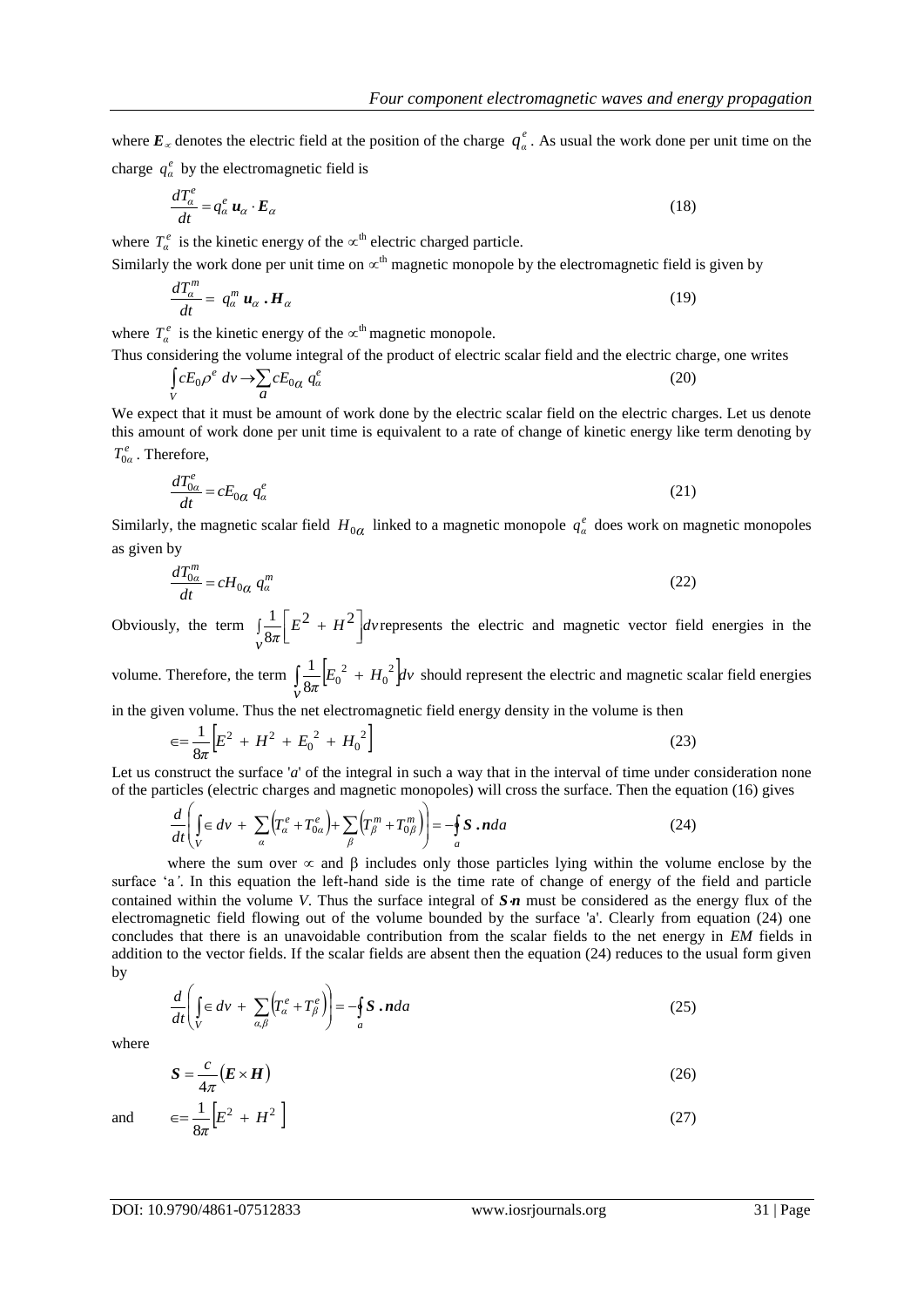## **IV. Energy propagation due to a four component electromagnetic waves**

We know that when three component electromagnetic waves propagate through space from their source to distant receiving point, there is a transfer of energy from source to the receiver. A relation between rate of this energy transfer and the amplitude of electric and magnetic field strength (*E* and *H*) is called Poynting theorem (equation 24). The direction of energy flow is along the Poynting vector. In free space a three component electromagnetic wave has purely transverse nature (i.e. *E* and *H* are both perpendicular to the direction of

propagation) and as the direction of the Poynting vector ( $S = \frac{E}{A} (E \times H)$  $4\pi$  $\frac{c}{c}$  ( $E \times H$ ) is in the same direction as that of

the propagation vector, there occurs a transfer of energy at that time. In case of the four component electromagnetic wave the vector fields *E* and *H* have no longer transverse nature and the Poynting vector also gets modified. Let us see whether the Poynting vector has the same direction as that of the propagation vector and there is any possibility of energy flow.

Let us consider the scalar field wave in free space as

| $E_0 = E_0^0 e^{-i(\omega(-kz))}$         | (28a) |
|-------------------------------------------|-------|
| $H_0 = H_0^0 e^{-i(\omega(-kz))}$         | (28b) |
| with constant amplitudes.                 |       |
| The first equation of <b>GDME</b> , gives |       |
| $E_z = nE_0$                              | (29)  |

with  $n = k/k$ .

Thus the presence of the electric scalar field wave produces longitudinal component of the electric vector field wave. Now the electric vector field wave has longitudinal component in addition to its transverse component as usual. Therefore we can have an electric vector field wave as

$$
E_0 = E^0 e^{-i(\omega(-kz))}
$$
\nwith  $E^0 = E_x^0 + E_z^0$  without any loss of generality. Then the fourth equation of GDME gives

$$
H_x = 0 \tag{31}
$$

With considering the second equation of GDME, we get

$$
H_z = nH_0 \tag{32}
$$

In similar way that of the electric scalar fields the presence of the magnetic scalar field wave also produces longitudinal component of the magnetic vector field wave. The magnetic vector field wave has longitudinal component in addition to its transverse component as usual. Therefore we are again restricted to consider the magnetic vector field wave as

$$
H = H^0 e^{-i(\omega(-kz))}
$$
  
with 
$$
H^0 = H_y^0 + H_z^0.
$$
 (33)

The Poynting vector for such a four component EM wave with use of equations (29 to 33), gives

$$
S = \frac{c}{4\pi} n (E_x H_y + E_0^2 + H_0^2)
$$
 (34)

Thus the direction of the Poynting vector is the same as that of the wave propagation vector  $\boldsymbol{k}$  and hence there must be transfer of energy from source of the four component EM waves to distant receiving point. Contribution to the energy is both from the vector as well as scalar fields.

## **V. Discussion**

We have established that generalization of the Dirac-Maxwell equations lifts the Lorentz condition on the potentials. Further the potentials satisfy the d'Almberts equation without restriction of any gauge making the potentials gauge free. Therefore the sources not satisfy the continuity equation. In being away of the sources the vector fields  $(E, H)$  as well as the scalar fields  $(E_0, H_0)$  satisfy differential wave equation and all of them propagate with velocity *c* in vacuum. Scalar field wave has some interesting feature that it produces longitudinal polarization of the vector field wave. In the presence of plane electric scalar field wave produces longitudinal polarization of the electric vector and the magnetic plane scalar field wave produces longitudinal polarization in the magnetic vector field wave. These longitudinal polarizations are not possible in the usual Maxwellian theory. The generalized form of the Lorentz force indicates that the scalar field wave takes active part in the force and it produces change in the velocity of the charge. The electric scalar field produces deceleration in the electric charge and the magnetic scalar field produces deceleration in the magnetic monopole. If the velocity of the charged particle becomes zero then the force on it due to scalar field disappears. The generalization of the Poynting theorem discovers the contribution of the scalar field in addition to the vector field in the four